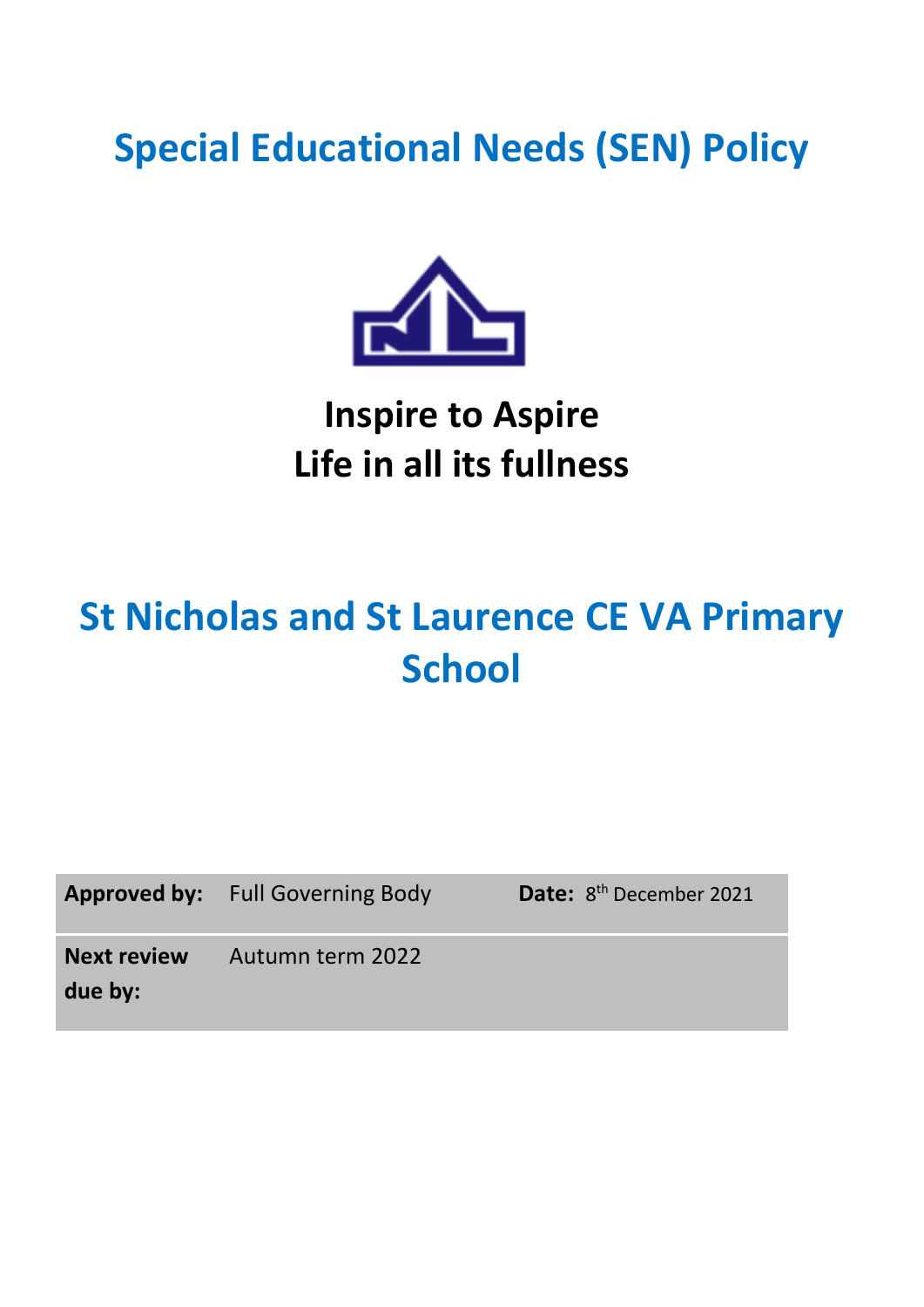#### **Legislative Compliance**

This policy complies with the guidance given in Statutory Instrument: Special Educational Needs (Information) Regulations (Clause 65). It has been written as guidance for staff, parents or carers and children with reference to the following guidance and documents.

- SEND Code of Practice (which takes account of the SEN provisions of the SEN and Disability Act 2001) September 2014
- Ofsted SEN Review 2010 "A Statement is not enough"
- Equality Act 2010
- Children and Families Act 2014

This policy will explain how St Nicholas and St Laurence CE VA Primary School will identify and support pupils with Special Educational Needs (SEN) and disabilities.

It was reviewed in the Autumn Term of 2021 and shared with parents, staff and governors.

#### **School Information**

The Headteacher, Mr Wayne Roberts, has overall responsibility for SEN in our school.

The designated teacher (SENCO) responsible for coordinating SEN provision is Miss Samantha Loader. She can be contacted through the school office.

The designated Governor for SEN is Ms Natasha Hardy. She can be contacted through the school office.

*"At St Nicholas and St Laurence CE VA Primary School we will work in partnership with parents to put children at the heart of all we do. They will receive, within a caring Christian environment, the highest quality education that will ensure they reach their full potential and prepare them for a future life."*

#### **Philosophy and Values**

*"All children are entitled to an education that enables them to make progress so that they:*

- *Achieve their best*
- *Become confident individuals living fulfilling lives, and*
- *Make a successful transition into adulthood." (SEND C Of P)*

St Nicholas and St Laurence CE VA Primary School has high aspirations for all children identified as having SEND in our school. We strive to ensure that all children achieve their best, that they become confident individuals living fulfilling lives, and make a successful transition into adulthood. We aim to provide every child with equality of opportunity and encourage each individual to realise their full potential. High quality teaching that is differentiated and personalised will meet the needs of the majority of children. Some children need educational provision that is additional to or different from this.

*"A child or young person has SEN if they have a learning difficulty or disability which calls for special educational provision to be made for them." (SEND C of P)*

*"A child of compulsory school age or a young person has a learning difficulty or disability if they: Have a significantly greater difficulty in learning than the majority of others of the same age, or Have a disability which prevents or hinders them from making use of facilities of a kind generally provided for others of the same age in mainstream schools."*

#### **Aims at our school**

- To create an environment that meets the needs of each child.
- To create an inclusive, accepting and encouraging atmosphere where children can thrive
- To ensure that the SEN of children are identified, assessed and provided for.
- To enable all children to have full access to all elements of the school curriculum, taking on a cycle of assess-plan-do-review.
- To ensure that all learners make the best possible progress.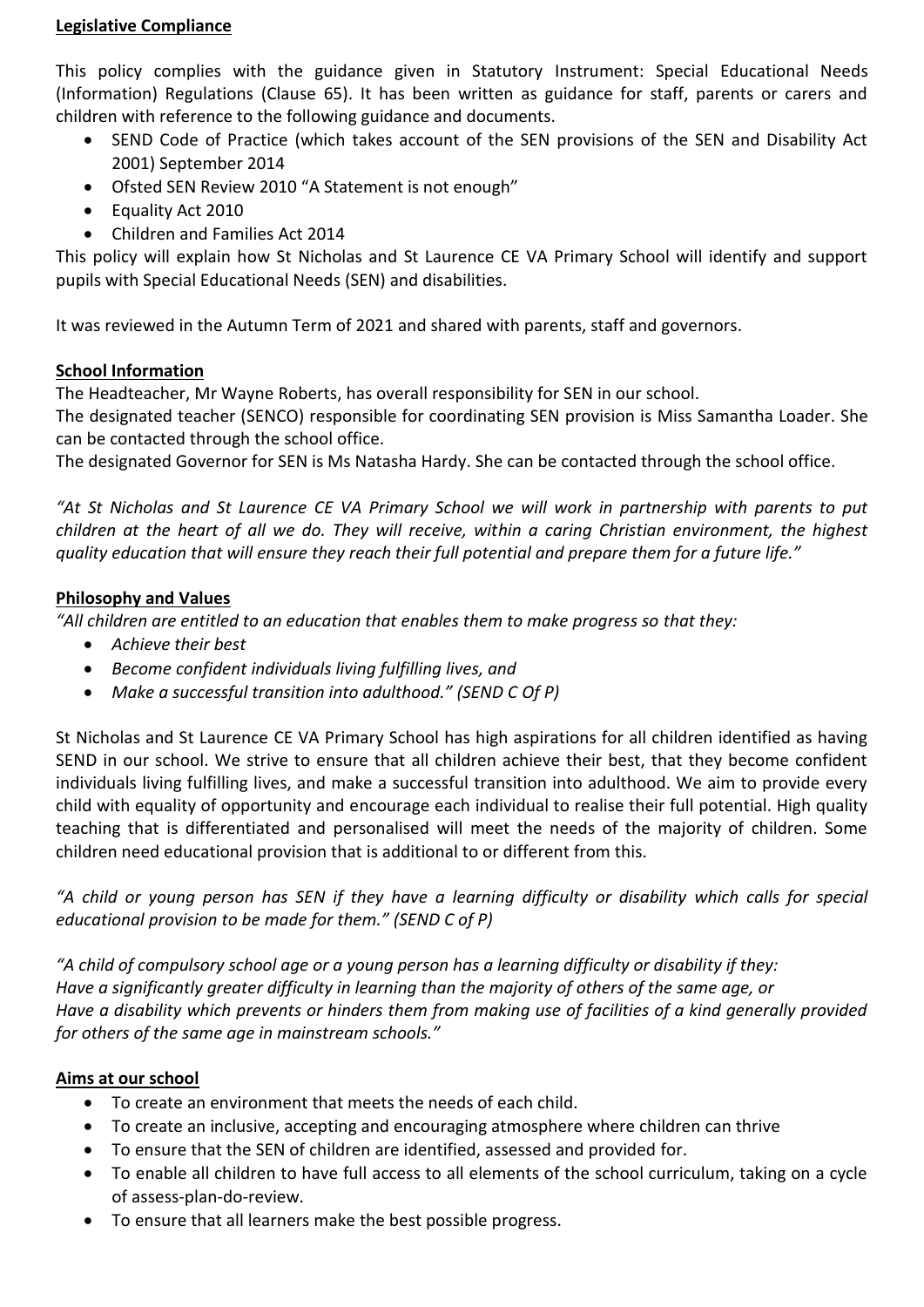- To ensure that parents are informed of their child's needs and that there is effective communication between parents and school.
- To ensure that learners express their views and are fully involved in decision making.

#### **Roles and Responsibilities**

The Governing body will exercise their duty and have regard to the Children and Families Act 2014 and the Equality Act 2010. This will include ensuring that information pertinent to the SEN policy are published. Responsibility for co-ordinating the day to day SEN provision for children at our school is held by the

SENCO (Miss S Loader), working closely with senior leaders, governors, staff, parents and external agencies.

Roles of the SENCO include:

- overseeing the day-to-day operation of the school's SEN policy
- co-ordinating provision for children with SEN
- liaising with the relevant Designated Teacher where a looked after pupil has SEN
- advising on the graduated approach to providing SEN support
- advising on the deployment of the school's delegated budget and other resources to meet pupils' needs effectively
- liaising with parents of pupils with SEN
- liaising with early years' providers, other schools, educational psychologists, health and social care professionals, and independent or voluntary bodies
- being a key point of contact with external agencies, especially the local authority and its support services
- liaising with potential next providers of education to ensure a pupil and their parents are informed about options and a smooth transition is planned
- working with the head teacher and school governors to ensure that the school meets its responsibilities under the Equality Act (2010) with regard to reasonable adjustments and access arrangements
- ensuring that the school keeps the records of all pupils with SEN up to date

#### **Admission Arrangements**

Children with SEN will be admitted to the school in line with the school's agreed admissions policy.

#### **Identification and Assessment**

The SEND Code of Practice: 0-25 (2014) identifies SEND under four broad areas of need:

- Communication and Interaction
- Cognition and Learning
- Social, emotional and mental health difficulties
- Sensory and/or physical needs

Children may have needs in more than one category and we aim to ensure that individual support plans match personal learning requirements.

#### **Stage 1**

High quality teaching, differentiated for individual children, is the first step in responding to children who have or may have learning needs. This is known as a 'graduated response'. We regularly review the quality of teaching for all children, including those at risk of underachievement. Where a child appears not to be making progress either generally or in a specific aspect of learning, then it may be necessary to present different opportunities or use alternative approaches to learning. Class provision maps show additional support put in place for each class. Where it is clear that additional intervention is not resulting in progress it is possible that a child may have SEN.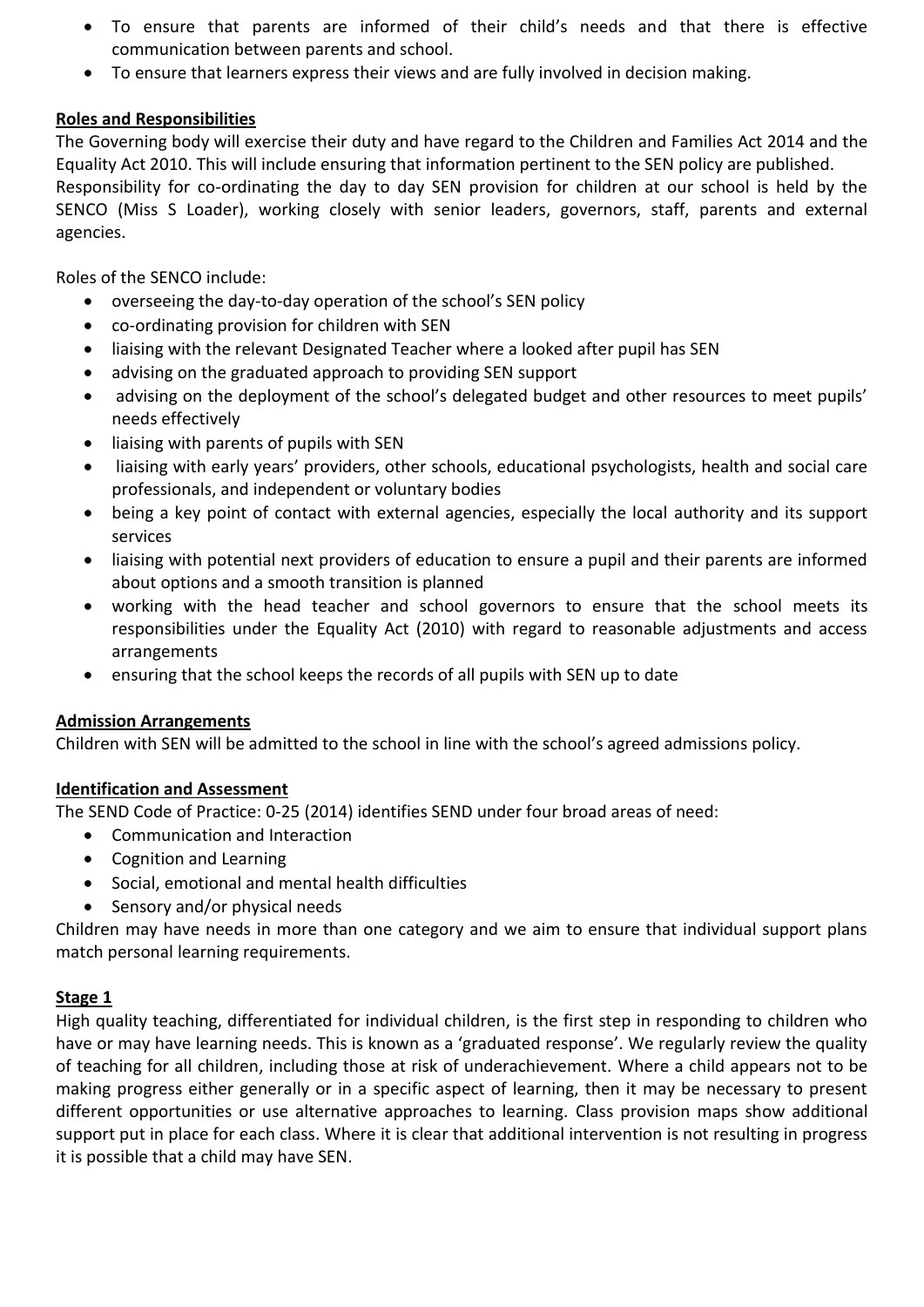*"High quality teaching that is differentiated and personalised will meet the individual needs of the majority of children. Some children need educational provision that is additional or different from this. This is special educational provision under section 21 of the Children and Families Act 2014."*

*"Special educational provision is underpinned by high quality teaching and is compromised by anything less." (COP)*

#### **Stage 2**

Prior to a child being placed on the SEN register (at SEN support), the class teacher and the parents will have discussed their concerns and the process of information gathering will have begun. At this stage the teacher will:

- Discuss their concern with the SENCO and review strategies already being used.
- Consult the child's parents and the child for further information.
- Identify specific concerns and collect relevant evidence to support these.
- Monitor and review the child's progress.

Where a child is identified as having SEN, the school adopts a process of "Assess-Plan-Do-Review". The principle is firmly embedded in working closely with parents/carers and children to agree, action and monitor individual progress over time so that SEN for all children are addressed appropriately, effectively and with good outcomes.

Teachers who identify a child working with SEN will:

- Inform the SENCO.
- Review their initial concerns.
- Place the child on the SEN register (at SEN support), identifying their specific need.
- Create a progress plan, involving the child and parents, outlining strengths, needs, outcomes, targets and provision. This will be reviewed termly meetings with the SENCo, class teacher and parents.
- Keep children informed of their targets.

The SENCO will keep records of children with SEN and monitor impact of provision put in place.

Children showing signs of making good progress after a period of support/intervention may be taken off the SEN register. Good progress can be defined as progress which:

- Closes the gap between the child and their peers.
- $\bullet$  Prevents the gap growing wider.
- Matches or betters the child's previous rate of progress.
- Ensures full access to the curriculum.
- Demonstrated and improvement in social/personal skills.

#### **Stage 3**

If the provision put in place does not enable the child to make satisfactory progress the SENCO, together with the class teacher, may need to seek advice and support from specialists/outside agencies. Detailed evidence of the child's progress will be collected in this case and parents kept fully informed of action being taken.

#### **Statutory Assessment of SEN**

SEN support should be adapted or replaced depending on how effective it has been in achieving the agreed outcomes. If a child is still making little or no progress then it may be that their need is considered great enough to request an Education, Health and Care needs assessment (EHC). A request for a child to be assessed can be made by the child's parents or brought to the attention of the Local Authority by the school or by another agency or professional.

To inform its decision the local authority will expect to see evidence of the action taken by the school as part of SEN support. When a request is made to the LA they will seek evidence that any strategy or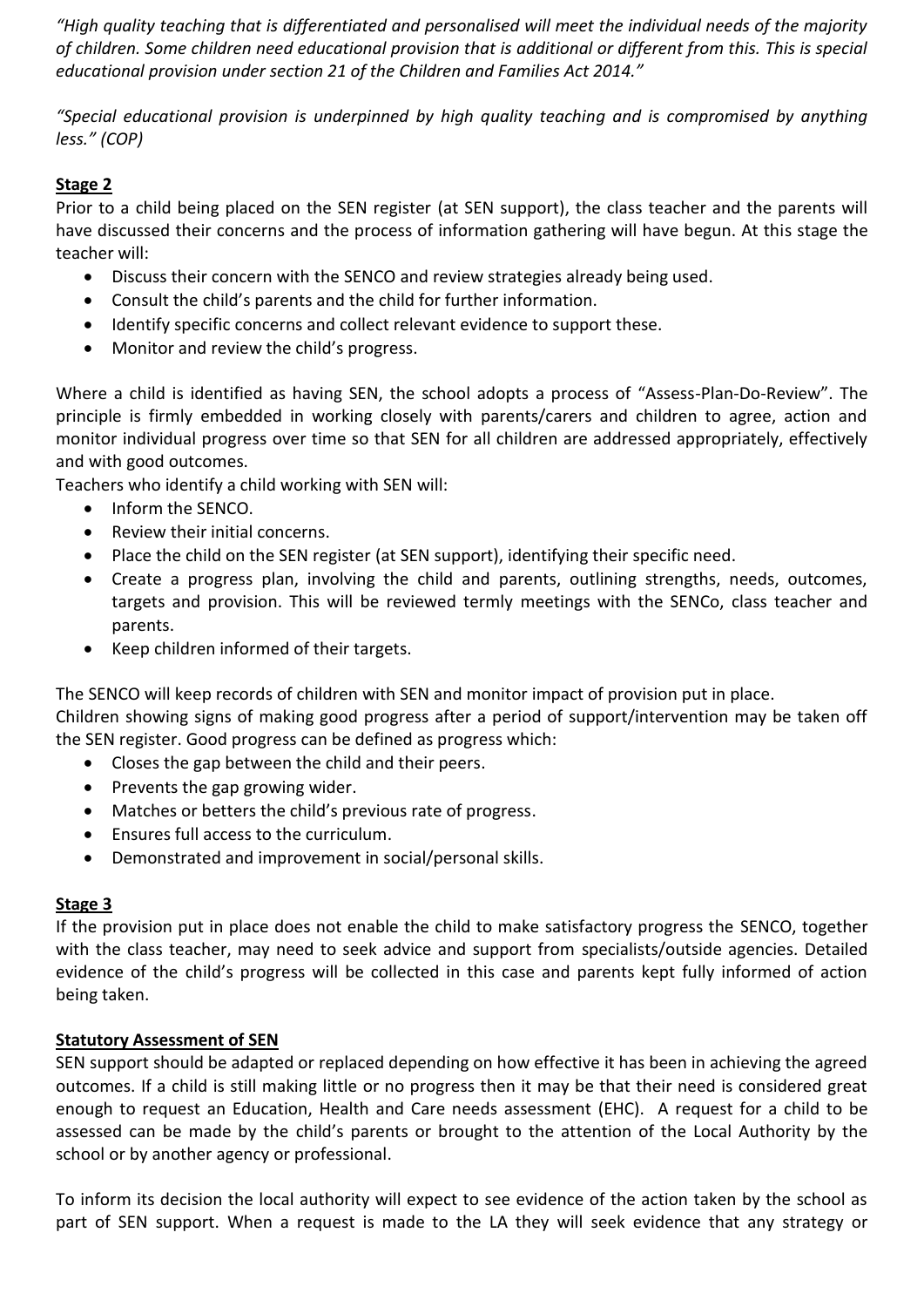programme implemented for the child has been continued for a reasonable period of time. A picture will be built up of information including school provision, progress plans and reviews, levels of attainment, advice from specialist support teachers from outside agencies, views of parents and the child and of staff working with the child.

The decision will then be made as to whether an assessment for an EHC is suitable. This request will not necessarily lead to an EHC plan being issued and may conclude that the child's needs can be met at the level of SEN support. Following a request for an EHC needs assessment the LA must make a decision and communicate the decision to the child's parent within 6 weeks of receiving the request.

When an EHC plan is issued it will outline the outcomes for the child as well as support and provision, methods of monitoring progress, strengths and areas to develop. The whole process of EHC needs assessment and EHC plan development, from the point when an assessment is requested until the final EHC plan is issued, must take no longer than 20 weeks (subject to exemptions set out in the SEND COP). All EHC plans will be reviewed annually. All parties involved with the child will be asked to contribute to a 'Person Centred Review' at a meeting where outcomes will form the basis of the discussion. At report of the meeting is sent to the local authority.

#### **Coming off the SEN record/ register**

A pupil will be removed from the SEN record if it is decided that they have made sufficient progress and are able to access the curriculum successfully. However, they will continue to be monitored in case any issues arise. Some pupils may dip in and out of SEN Support and parents will be consulted at each stage. Following the Annual Review of an EHC Plan, the Local Authority will decide whether to keep the EHC Plan as it is, amend it or cease it, based on the recommendation of the Annual Review meeting. If it is decided to cease an EHC Plan because the pupil no longer requires the special education provision within it, we will continue to monitor the pupil's progress using the school's tracking systems.

#### **Record Keeping and Monitoring**

- The class teacher is responsible for maintaining and updating all provision maps and progress plans for those children in their class and liaises regularly with the SENCO. The class teacher is also responsible for keeping any school tracking updated.
- Individual SEN records are kept in class SEN files as well as copies of documents in the SEN filing cabinet. These are also being stored in our My Concern system.
- Reports from assessments and outside agencies are copied for class teachers and 1-to-1 TAs and kept in individual files.
- Class teachers keep a log of action as part of their records. This is shared and discussed with the SENCO.
- Children with SEN are monitored through the school tracking system, with progress monitored and appropriate action taken.
- The SENCO monitors progress and liaises with teaching staff, TAs and the SLT.

#### **Partnership with Parents**

We recognise that effective partnership with parents plays a key role in ensuring that children with SEN achieve their full potential. Parents hold key information to contribute to the shared view of the child's needs. As a school we:

- Acknowledge and draw on parental knowledge and expertise in relation to their child.
- Recognise the personal and emotional investment of parents.
- Ensure that parents understand SEN procedures and are aware of how to access support.
- Progress meetings will be held termly. During these meetings any concerns can be addressed, targets can be reviewed and new targets can be set.

#### **SEN Information**

The school presents its SEN information in different ways: